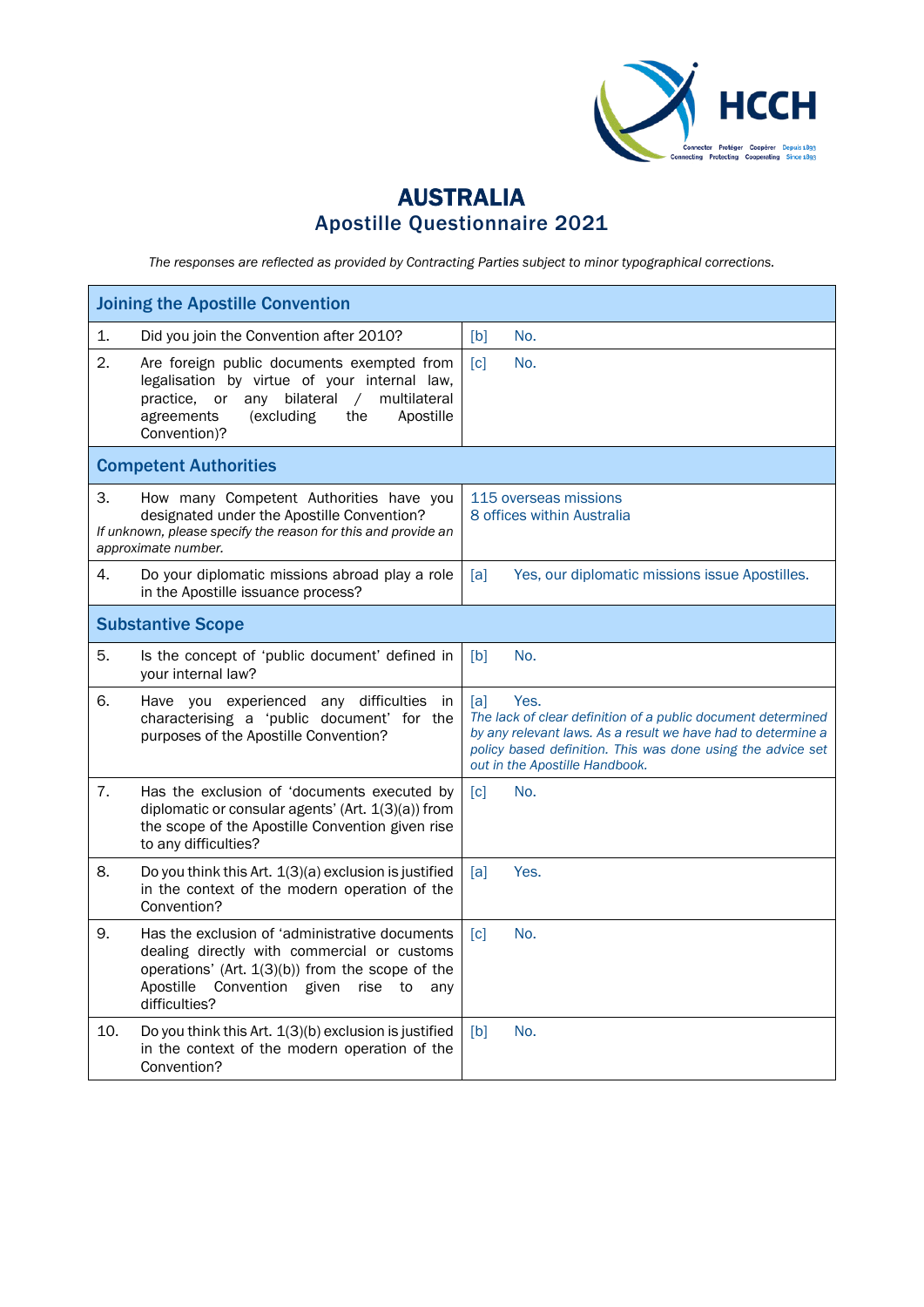| 11.<br>Do you issue (outgoing) or accept (incoming)<br>Apostilles for any of the following categories of<br>document? |                                                                                                                             |                                                                                                   | <b>Issue</b>                                                         | Accept               |   |  |
|-----------------------------------------------------------------------------------------------------------------------|-----------------------------------------------------------------------------------------------------------------------------|---------------------------------------------------------------------------------------------------|----------------------------------------------------------------------|----------------------|---|--|
|                                                                                                                       |                                                                                                                             |                                                                                                   | Certificates of origin                                               |                      |   |  |
|                                                                                                                       |                                                                                                                             |                                                                                                   | <b>Export licences</b>                                               |                      |   |  |
|                                                                                                                       |                                                                                                                             |                                                                                                   | Import licences                                                      |                      |   |  |
|                                                                                                                       |                                                                                                                             |                                                                                                   | Health and safety certificates<br>issued by the relevant             |                      |   |  |
|                                                                                                                       |                                                                                                                             | government authorities or                                                                         |                                                                      |                      |   |  |
|                                                                                                                       |                                                                                                                             | Certificates of products                                                                          |                                                                      |                      |   |  |
|                                                                                                                       |                                                                                                                             |                                                                                                   | registration<br>Certificates of conformity                           |                      |   |  |
|                                                                                                                       |                                                                                                                             |                                                                                                   | End user certificates                                                |                      |   |  |
|                                                                                                                       |                                                                                                                             | (i.e. documents certifying that the<br>buyer is the end user of acquired                          |                                                                      |                      |   |  |
|                                                                                                                       |                                                                                                                             |                                                                                                   | goods)<br>Commercial invoices                                        |                      |   |  |
|                                                                                                                       | <b>Apostille Process</b>                                                                                                    |                                                                                                   |                                                                      |                      |   |  |
|                                                                                                                       | <b>Certification of Public Documents</b>                                                                                    |                                                                                                   |                                                                      |                      |   |  |
| 12.                                                                                                                   | Do any of your public documents require some<br>other intermediate certification<br>before the<br>issuance of an Apostille? | [a]<br>Yes, an intermediate certification is required for<br>some categories of public documents. |                                                                      |                      |   |  |
|                                                                                                                       | For Parties that answered yes to Q12.                                                                                       | Category of public<br>document                                                                    | Why certification is required                                        |                      |   |  |
|                                                                                                                       | 12.1. What categories of public document require<br>intermediate certification and why?                                     | Education<br>Internal process due to instances<br>certificates<br>of fraud                        |                                                                      |                      |   |  |
|                                                                                                                       |                                                                                                                             | Documents not<br>identified as<br>'public<br>documents'                                           | They must be notarised by an<br><b>Australian Notary Public</b>      |                      |   |  |
|                                                                                                                       | <b>Requesting an Apostille (Outgoing)</b>                                                                                   |                                                                                                   |                                                                      |                      |   |  |
| 13.                                                                                                                   | How can an Apostille be requested?                                                                                          | [a]<br>In person.                                                                                 |                                                                      |                      | X |  |
|                                                                                                                       |                                                                                                                             | [b]<br>By post.                                                                                   |                                                                      |                      | X |  |
|                                                                                                                       |                                                                                                                             | By email.<br>[c]                                                                                  |                                                                      |                      |   |  |
|                                                                                                                       |                                                                                                                             | Through a website.<br>[d]                                                                         |                                                                      |                      |   |  |
|                                                                                                                       |                                                                                                                             | Other.<br>[e]                                                                                     |                                                                      |                      |   |  |
| 14.                                                                                                                   | When issuing an Apostille, do you enquire about<br>the State of destination?                                                | [a]                                                                                               | Yes, in the application form.                                        |                      |   |  |
| 15.                                                                                                                   | How long does it take for an Apostille to be<br>issued?                                                                     | In-person request<br>(paper Apostille)                                                            | Other requests<br>(from the time of<br>receipt) (paper<br>Apostille) | e-Apostille requests |   |  |
|                                                                                                                       |                                                                                                                             | Within five<br>working days                                                                       | <b>Within five</b><br>working days                                   |                      |   |  |
| 16.                                                                                                                   | Does your Competent Authority impose a fee for<br>issuing an Apostille?                                                     | [a]<br>AU \$85.00                                                                                 | Yes, a single price for all Apostilles.                              |                      |   |  |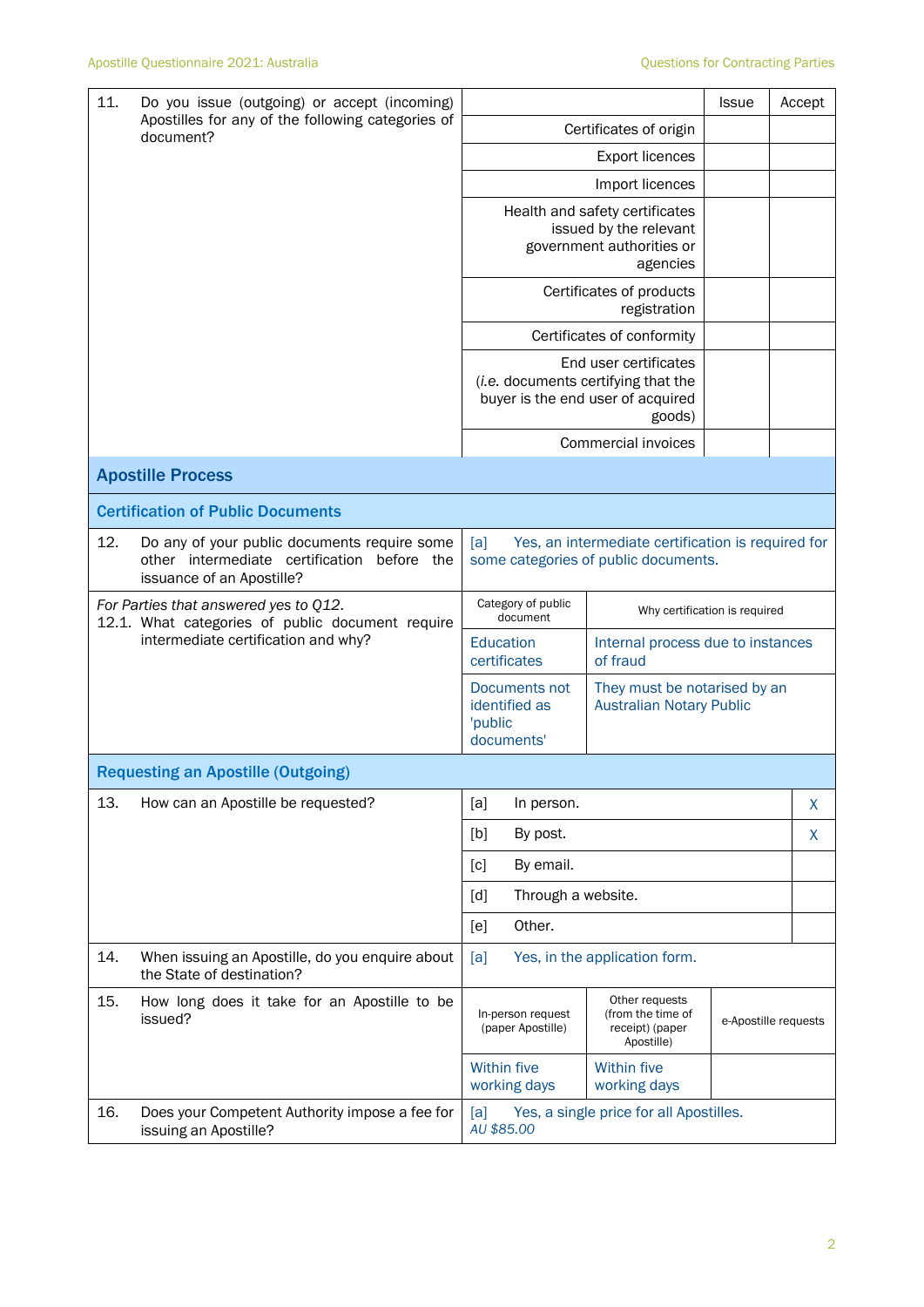$\mathbf{r}$ 

| <b>Issuing an Apostille (Outgoing)</b> |                                                                                                                                                                                                                                               |                                                                                                                                                                                                      |  |  |
|----------------------------------------|-----------------------------------------------------------------------------------------------------------------------------------------------------------------------------------------------------------------------------------------------|------------------------------------------------------------------------------------------------------------------------------------------------------------------------------------------------------|--|--|
| 17.                                    | How is the origin of a public document verified<br>for the purpose of issuing an Apostille (i.e.<br>verification of the authenticity of the signature,<br>the capacity of the signer, and the identity of the<br>seal / stamp (Art. $5(2)$ )? | Single Competent Authority.<br>[a]<br>An electronic database of sample signatures /<br>[iii]<br>seals / stamps.                                                                                      |  |  |
| 18.                                    | How does a Competent Authority address<br>situations where it is unable to verify the origin<br>of the public document?                                                                                                                       | [b]<br>The Competent Authority will contact the issuing<br>authority to confirm authenticity but will not issue the<br>Apostille until the new signature, stamp or seal is added<br>to the database. |  |  |
| 19.                                    | In what language(s) are the 10 standard items<br>of your Apostilles available?                                                                                                                                                                | [a]<br>In one language.<br>English                                                                                                                                                                   |  |  |
| 20.                                    | In what language(s) are the blank fields of your<br>Apostilles filled in?                                                                                                                                                                     | [a]<br>In one language.<br>English                                                                                                                                                                   |  |  |
| 21.                                    | How are the blank fields of your Apostilles filled<br>in?                                                                                                                                                                                     | [b]<br>Using computer software.<br>It is done through a Microsoft Word document.                                                                                                                     |  |  |
|                                        | <b>Apostille Registers</b>                                                                                                                                                                                                                    |                                                                                                                                                                                                      |  |  |
| 22.                                    | How is your Apostille register, required by<br>Article 7, maintained?                                                                                                                                                                         | Single Competent Authority.<br>[a]<br>[iii]<br>Electronic form, not publicly accessible online.                                                                                                      |  |  |
| 23.                                    | What particulars are contained in your Apostille<br>register?                                                                                                                                                                                 | Number and<br>[a]<br>date of the Apostille<br>X<br>(required).                                                                                                                                       |  |  |
|                                        |                                                                                                                                                                                                                                               | [b]<br>Name and capacity of the person signing<br>the document and $/$ or the name of<br>X<br>authority whose seal or stamp is affixed<br>(required).                                                |  |  |
|                                        |                                                                                                                                                                                                                                               | Name and / or type of underlying<br>[c]<br>document.                                                                                                                                                 |  |  |
|                                        |                                                                                                                                                                                                                                               | [d]<br>Description of the contents of underlying<br>document.                                                                                                                                        |  |  |
|                                        |                                                                                                                                                                                                                                               | [e]<br>Name of the applicant.                                                                                                                                                                        |  |  |
|                                        |                                                                                                                                                                                                                                               | State of destination.<br>$[f]$                                                                                                                                                                       |  |  |
|                                        |                                                                                                                                                                                                                                               | Copy of the Apostille.<br>[g]                                                                                                                                                                        |  |  |
|                                        |                                                                                                                                                                                                                                               | Copy of the underlying document.<br>[h]                                                                                                                                                              |  |  |
|                                        |                                                                                                                                                                                                                                               | Other.<br>$[1]$<br>X<br>Name of the Officer issuing the Apostille                                                                                                                                    |  |  |
| 24.                                    | Is there a limit to how long records can be<br>retained on the Apostille register?                                                                                                                                                            | [d]<br>No.                                                                                                                                                                                           |  |  |
| 25.                                    | If your register is not publicly accessible, how<br>frequently do your Competent Authorities<br>receive requests to verify an Apostille they have<br>issued in the register?                                                                  | [f]<br>Unknown.                                                                                                                                                                                      |  |  |
|                                        | <b>Technology &amp; the e-APP</b>                                                                                                                                                                                                             |                                                                                                                                                                                                      |  |  |
| 26.                                    | Under your internal law, do you recognise<br>electronic / digital signatures as functionally<br>equivalent to handwritten signatures (i.e. can a<br>public document be signed electronically)?                                                | [b]<br>No.                                                                                                                                                                                           |  |  |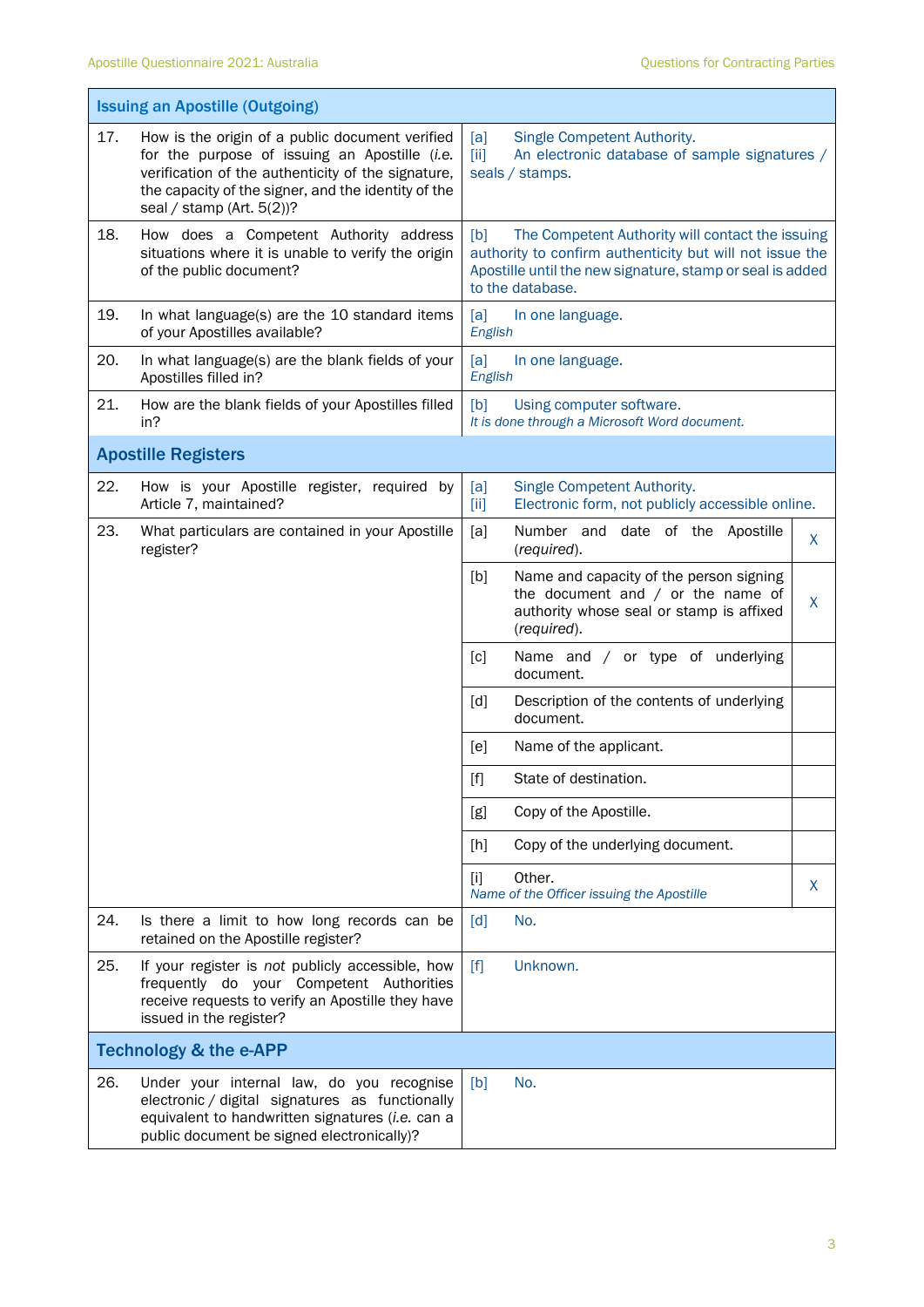| 27. | Under your internal law, are public documents<br>executed, or able to be executed, in electronic<br>form (whether or not they are to be used abroad<br>under the Convention)? | [b]<br>No, public documents are never executed in<br>electronic form.                                                                                                       |    |  |
|-----|-------------------------------------------------------------------------------------------------------------------------------------------------------------------------------|-----------------------------------------------------------------------------------------------------------------------------------------------------------------------------|----|--|
| 28. | Do you issue e-Apostilles?                                                                                                                                                    | [b]<br>No.<br>[ii]<br>We are not currently planning to implement the<br>e-Apostille component.                                                                              |    |  |
|     | For Parties that answered no to Q28.                                                                                                                                          | [a]<br>Internal law limitations.                                                                                                                                            |    |  |
|     | 28.1. What challenges are you facing that may prevent<br>you from implementing the e-Apostille?                                                                               | [b]<br>Judicial or administrative structure.                                                                                                                                |    |  |
|     |                                                                                                                                                                               | [c]<br>Implementation challenges (e.g. lack of<br>resources, lack of infrastructure).                                                                                       | X  |  |
|     |                                                                                                                                                                               | Cost.<br>[d]                                                                                                                                                                | X. |  |
|     |                                                                                                                                                                               | System interoperability / compatibility.<br>[e]                                                                                                                             | X  |  |
|     |                                                                                                                                                                               | Security concerns.<br>$[f]$                                                                                                                                                 |    |  |
|     |                                                                                                                                                                               | Other.<br>[g]                                                                                                                                                               |    |  |
|     | For Parties that answered no to Q28.<br>28.2. How do you issue an Apostille for a public<br>document executed in electronic form?                                             | By paper Apostille, attached to a hard copy of the<br>[b]<br>electronic public document.                                                                                    |    |  |
| 29. | Are your authorities<br>equipped to accept<br>incoming e-Apostilles?                                                                                                          | No.<br>[c]<br>We are not equipped to accept e-Apostilles, further<br>investigation into the technology needed is required and<br>consultation regarding legal implications. |    |  |
| 30. | Do you maintain an e-Register?                                                                                                                                                | [a]<br>Yes.                                                                                                                                                                 |    |  |
|     | For Parties that answered yes to Q30.<br>30.2. What technology is used to maintain your<br>e-Register?                                                                        | Technology from a commercial provider.<br>[b]<br>built for our consular workload and Notarials register by an<br>external provider                                          |    |  |
| 31. | Have you been in contact with other Competent<br>Authorities that operate an e-APP component<br>and exchanged information and / or relevant<br>experience?                    | [b]<br>No.                                                                                                                                                                  |    |  |
|     | <b>Issues with Apostilles</b>                                                                                                                                                 |                                                                                                                                                                             |    |  |
| 32. | Has an Apostille <i>issued</i> by your Competent<br>Authority ever been refused by the authorities of<br>another Contracting Party on the following                           | [a]<br>Form requirements (e.g. square-shaped,<br>sides of at least nine centimetres, border,<br>ink, etc).                                                                  |    |  |
|     | grounds:                                                                                                                                                                      | [b]<br>The manner in which the Apostille was<br>affixed / attached to<br>the underlying<br>document.                                                                        |    |  |
|     |                                                                                                                                                                               | [c]<br>The Apostille was not signed.                                                                                                                                        |    |  |
|     |                                                                                                                                                                               | of<br>[d]<br>One<br>the<br>standard<br>or<br>more<br>informational items were not filled in.                                                                                |    |  |
|     |                                                                                                                                                                               | The Apostille was in electronic form (an<br>[e]<br>e-Apostille).                                                                                                            |    |  |
|     |                                                                                                                                                                               | $[f]$<br>The underlying public document was in<br>electronic form.                                                                                                          |    |  |
|     |                                                                                                                                                                               | The underlying public document had<br>[g]<br>expired / was not issued within a certain<br>timeframe.                                                                        |    |  |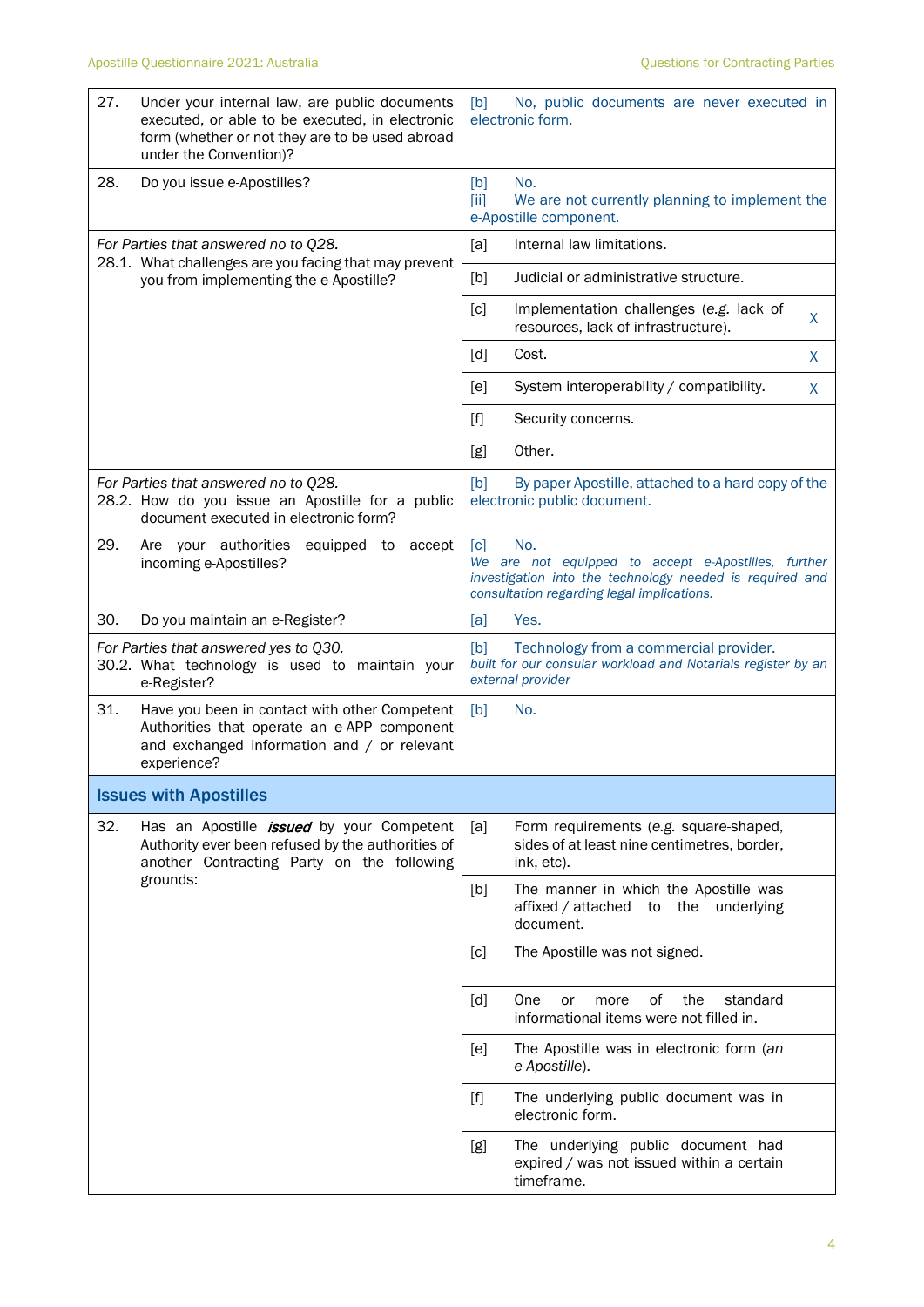|     |                                                                                                                                                          | [h]              | The underlying document was not a<br>public document under the law of the<br>destination.           |   |
|-----|----------------------------------------------------------------------------------------------------------------------------------------------------------|------------------|-----------------------------------------------------------------------------------------------------|---|
|     |                                                                                                                                                          | $[1]$            | Other.                                                                                              |   |
|     |                                                                                                                                                          | [j]              | Unknown.                                                                                            |   |
|     |                                                                                                                                                          | [k]              | No / Not applicable.                                                                                | X |
| 33. | Has your Competent Authority ever been<br>requested by external Competent Authorities to<br>certify or confirm your procedure for issuing<br>Apostilles? | [b]              | No.                                                                                                 |   |
| 34. | Has an Apostille <i>received</i> by your authorities<br>ever been refused on the following grounds:                                                      | [a]              | The issuing State was not a Contracting<br>Party to the Apostille Convention.                       |   |
|     |                                                                                                                                                          | [b]              | Form requirements (e.g. square-shaped,<br>sides of at least nine centimetres, border,<br>ink, etc). |   |
|     |                                                                                                                                                          | [c]              | The manner in which the Apostille was<br>affixed / attached to the underlying<br>document.          |   |
|     |                                                                                                                                                          | [d]              | The Apostille was not signed.                                                                       |   |
|     |                                                                                                                                                          | [ <sub>e</sub> ] | of<br>One<br>the<br>standard<br>or<br>more<br>informational items were not filled in.               |   |
|     |                                                                                                                                                          | $[f]$            | The Apostille was in electronic form (an<br>e-Apostille).                                           |   |
|     |                                                                                                                                                          | [g]              | The underlying public document was in<br>electronic form.                                           |   |
|     |                                                                                                                                                          | [h]              | The underlying public document had<br>expired / was not issued within a certain<br>timeframe.       |   |
|     |                                                                                                                                                          | $[1]$            | The underlying document was not a<br>public document under the law of the<br>destination.           |   |
|     |                                                                                                                                                          | [j]              | Other.                                                                                              |   |
|     |                                                                                                                                                          | [k]              | Unknown.                                                                                            | X |
|     |                                                                                                                                                          | $[1]$            | No / Not applicable.                                                                                |   |
|     | <b>Miscellaneous</b>                                                                                                                                     |                  |                                                                                                     |   |
| 35. | Would you be interested in attending the 2021<br>meeting of the Special Commission on the<br>practical operation of the Apostille Convention?            | [a]              | Yes, if possible, in person.                                                                        |   |